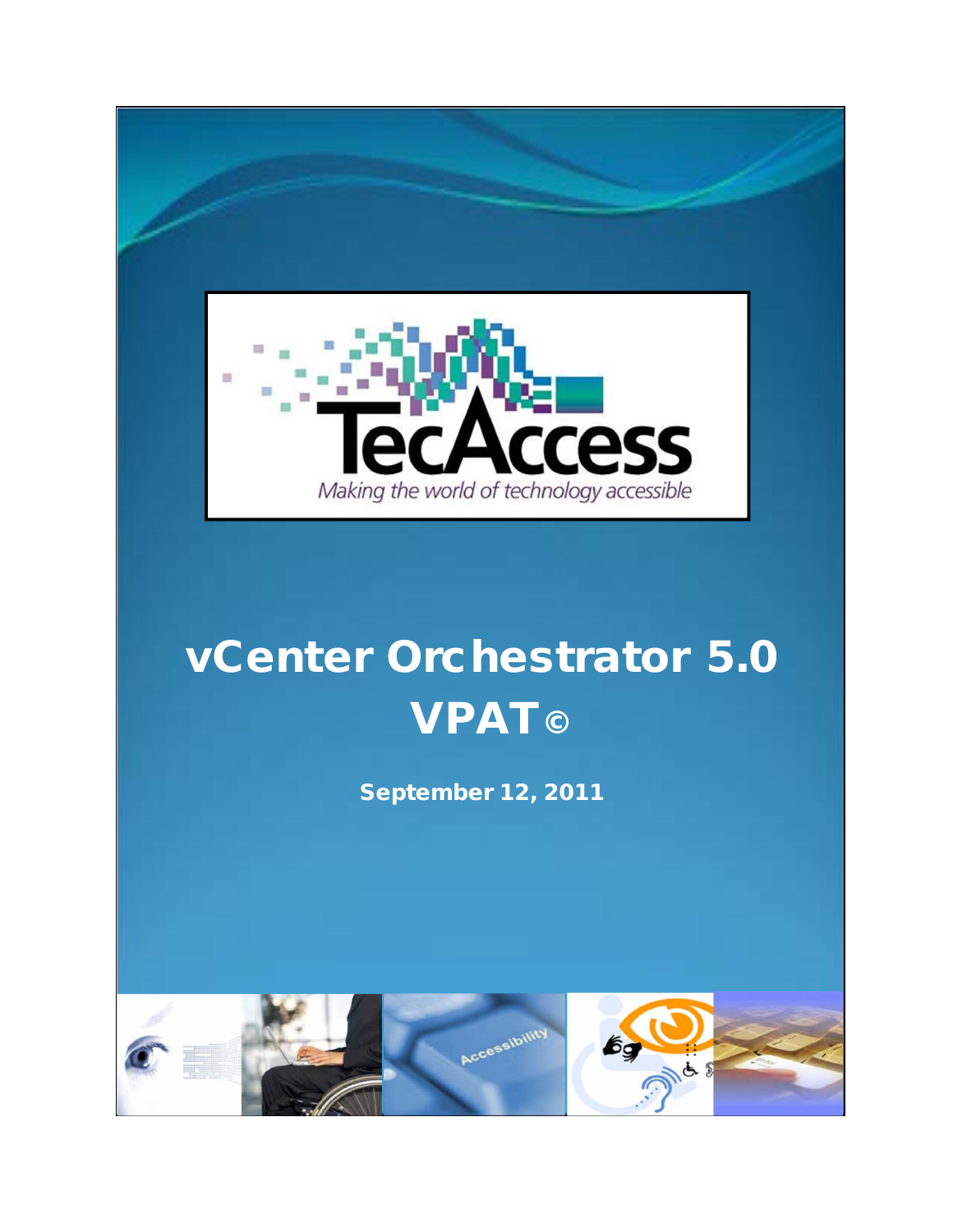

## **VPAT©**

Since the VPAT must be comprehensive, all Section 508 issues on all pages must be corrected to sustain compliance.

| <b>Summary of Voluntary Product Accessibility Template</b>            |                                           |                                                                                                                                           |  |
|-----------------------------------------------------------------------|-------------------------------------------|-------------------------------------------------------------------------------------------------------------------------------------------|--|
| <b>Criteria</b>                                                       | <b>Supporting Features</b>                | <b>Remarks &amp; Explanations</b>                                                                                                         |  |
| Section 1194.21 Software<br>Applications and Operating                | <b>Supports with</b><br><b>Exceptions</b> | Please refer to the 1194.21 section<br>for details.                                                                                       |  |
| Systems                                                               |                                           |                                                                                                                                           |  |
| Section 1194.22 Web-based<br>Internet Information and<br>Applications | <b>Supports with</b><br><b>Exceptions</b> | The Web-based GUI accessed through<br>the VMware VI Web Access Client 5.0<br>allows access to vCenter Server 5.0<br>and Orchestrator 5.0. |  |
|                                                                       |                                           | Please refer to the 1194.22 section<br>for details.                                                                                       |  |
| Section 1194.23<br><b>Telecommunications Products</b>                 | Not Applicable                            |                                                                                                                                           |  |
| Section 1194.24 Video and<br>Multimedia Products                      | Not Applicable                            |                                                                                                                                           |  |
| Section 1194.25 Self-<br>contained, Closed Products                   | Not Applicable                            |                                                                                                                                           |  |
| Section 1194.26 Desktop and<br><b>Portable Computers</b>              | Not Applicable                            |                                                                                                                                           |  |
| Section 1194.31 Functional<br>Performance Criteria                    | <b>Supports with</b><br><b>Exceptions</b> | Please refer to the 1194.31 section<br>for details.                                                                                       |  |
| Section 1194.41 Information,<br>Documentation and Support             | <b>Supports</b>                           | Please refer to the 1194.41 section<br>for details.                                                                                       |  |

TecAccess LLC 2410 Granite Ridge Road Building A, Unit 1 Rockville, VA 23146 **CONFIDENTIAL AND PROPRIETARY** The language contained in criteria column of the VPAT© is taken directly from the Section 508

provisions of the Rehabilitation Act of 1973, as amended.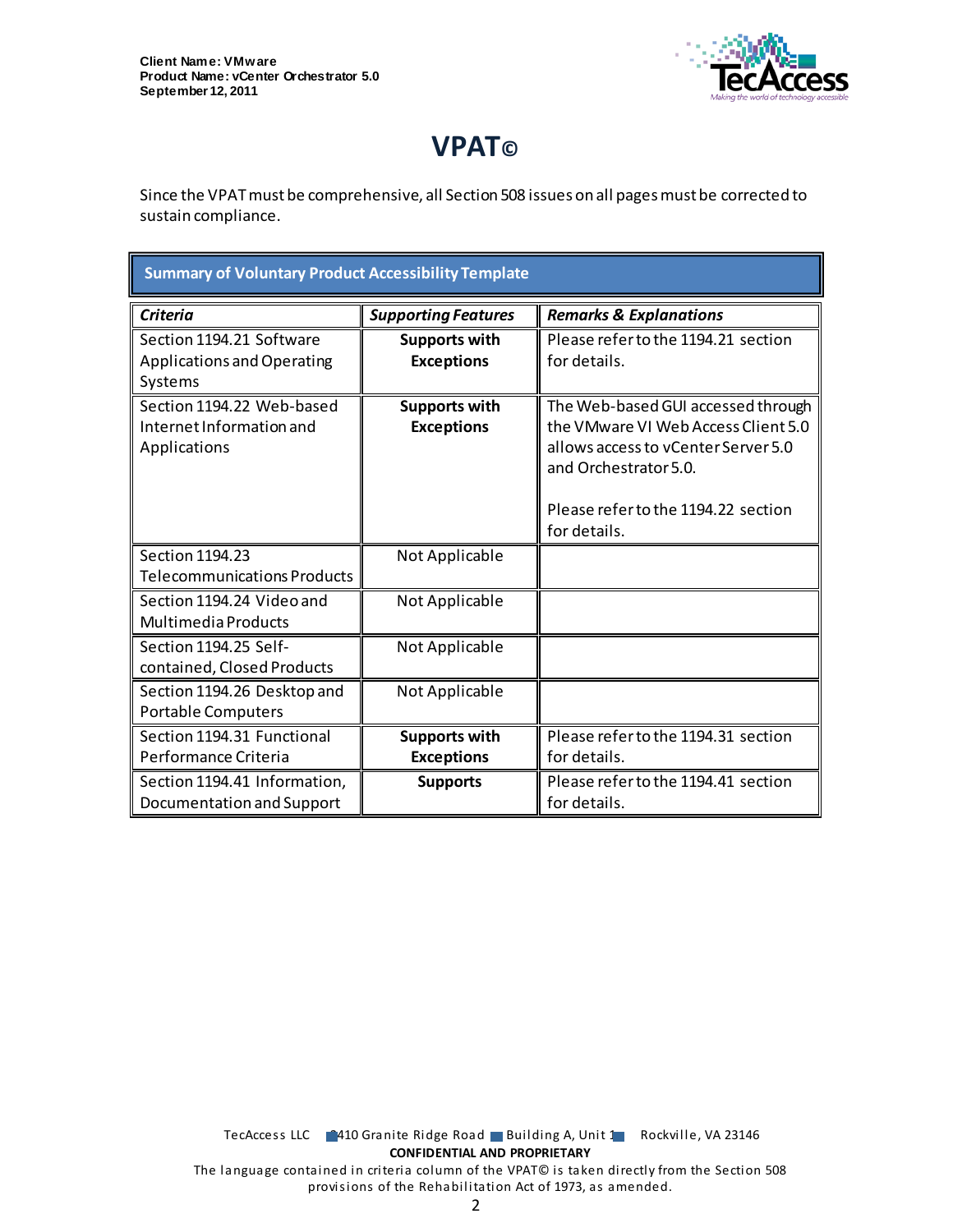

## **Table 1: Supporting Features (Second Column on VPAT) Supporting Features (Second Column on VPAT)**

| Supports                                                            | Use this language when you determine the product<br>fully meets the letter and intent of the Criteria.                                                                                                                                                                                                                                              |
|---------------------------------------------------------------------|-----------------------------------------------------------------------------------------------------------------------------------------------------------------------------------------------------------------------------------------------------------------------------------------------------------------------------------------------------|
| Supports with Exceptions                                            | Use this language when you determine the product<br>does not fully meet the letter and intent of the<br>Criteria, but provides some level of access relative to<br>the Criteria.                                                                                                                                                                    |
| Supports through Equivalent<br>Facilitation                         | Use this language when you have identified an<br>alternate way to meet the intent of the Criteria or<br>when the product does not fully meet the intent of<br>the Criteria.                                                                                                                                                                         |
| Supports when Combined with<br>Compatible AT                        | Use this language when you determine the product<br>fully meets the letter and intent of the Criteria when<br>used in combination with Compatible Assistive<br>Technology ("AT"). For example, many software<br>programs can provide speech output when combined<br>with a compatible screen reader (commonly used AT<br>for people who are blind). |
| Does Not Support                                                    | Use this language when you determine the product<br>does not meet the letter or intent of the Criteria.                                                                                                                                                                                                                                             |
| Not Applicable                                                      | Use this language when you determine the Criteria<br>does not apply to the specific product.                                                                                                                                                                                                                                                        |
| Not Applicable - Fundamental<br><b>Alteration Exception Applies</b> | language when you determine a<br>Use this<br>Fundamental Alteration of the product would be<br>required to meet the Criteria (see the access board's<br>standards for the definition of "fundamental<br>alteration").                                                                                                                               |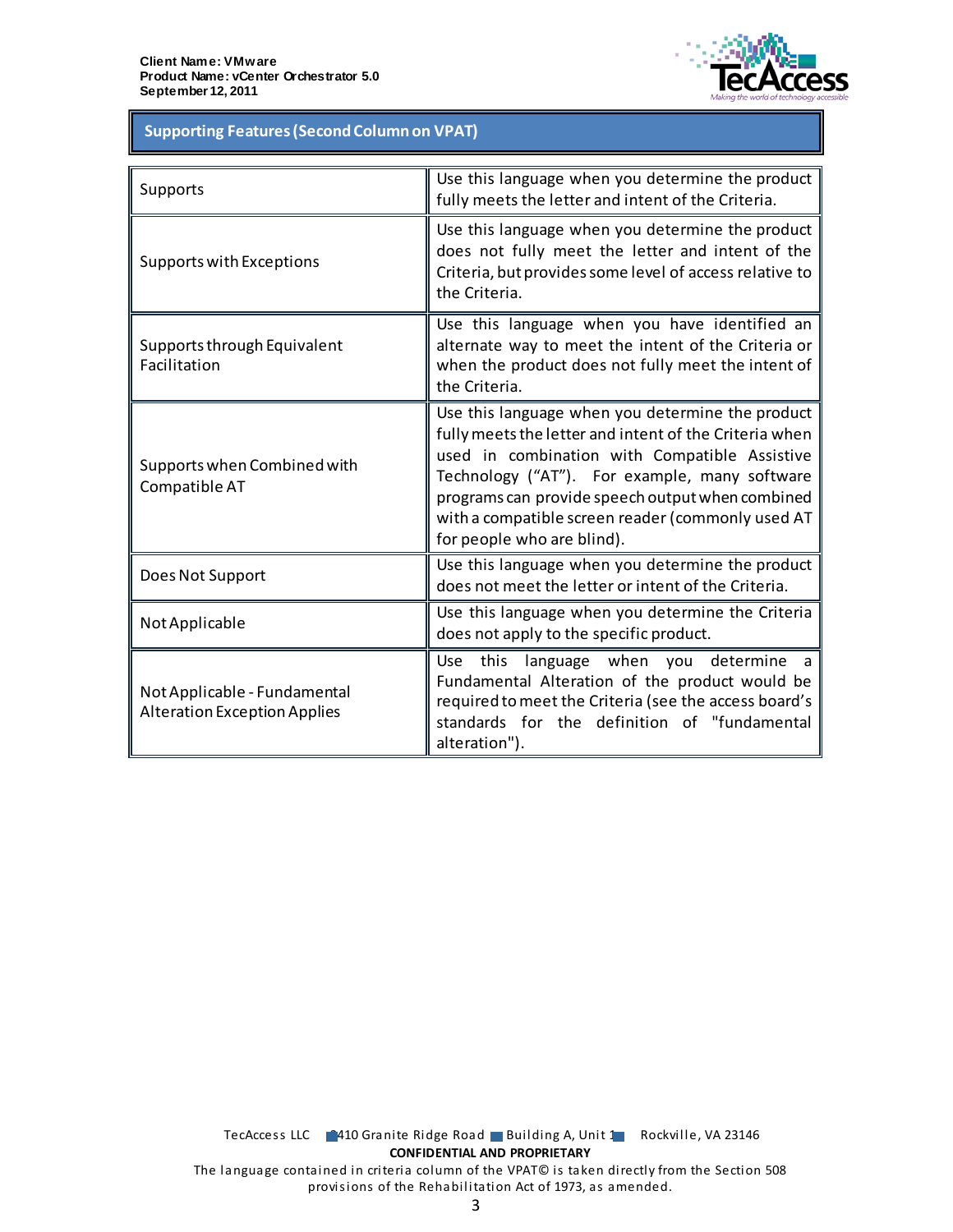

#### **1194.21 Software Applications and Operating Systems, continued 1194.21 Software Applications and Operating Systems**

| <b>Criteria</b>                                                                                                                                                                                                                                                                                                                                                                                                                                                                                                                                                                                   | <b>Supporting</b><br><b>Features</b> | <b>Remarks &amp; Explanations</b>                                                                                                                                                                                                                                                                                                                                                                                                                 |
|---------------------------------------------------------------------------------------------------------------------------------------------------------------------------------------------------------------------------------------------------------------------------------------------------------------------------------------------------------------------------------------------------------------------------------------------------------------------------------------------------------------------------------------------------------------------------------------------------|--------------------------------------|---------------------------------------------------------------------------------------------------------------------------------------------------------------------------------------------------------------------------------------------------------------------------------------------------------------------------------------------------------------------------------------------------------------------------------------------------|
| (a) When software is designed to run<br>on a system that has a keyboard,<br>product functions shall be executable<br>from a keyboard where the function<br>itself or the result of performing a<br>function can be discerned textually.                                                                                                                                                                                                                                                                                                                                                           | Supports                             | The application is fully navigable from<br>the keyboard.                                                                                                                                                                                                                                                                                                                                                                                          |
| (b) Applications shall not disrupt or<br>disable activated features of other<br>products that are identified as<br>accessibility features, where those<br>features are developed and<br>documented according to industry<br>standards. Applications also shall not<br>disrupt or disable activated features of<br>any operating system that are<br>identified as accessibility features<br>where the application programming<br>interface for those accessibility features<br>has been documented by the<br>manufacturer of the operating system<br>and is available to the product<br>developer. | Supports<br>with<br>Exceptions       | vCenter Orchestrator 5.0 does<br>interrupt or disable assistive<br>technology or assistive technology<br>features.<br>See 1194.21(d) and 1194.21(f).                                                                                                                                                                                                                                                                                              |
| (c) A well-defined on-screen indication<br>of the current focus shall be provided<br>that moves among interactive interface<br>elements as the input focus changes.<br>The focus shall be programmatically<br>exposed so that Assistive Technology<br>can track focus and focus changes.                                                                                                                                                                                                                                                                                                          | Supports                             | Assistive technology can track focus<br>changes and determine what<br>interactive interface element has the<br>current focus.                                                                                                                                                                                                                                                                                                                     |
| (d) Sufficient information about a user<br>interface element including the<br>identity, operation and state of the<br>element shall be available to Assistive<br>Technology When an image represents<br>a program element, the information<br>conveyed by the image must also be<br>available in text.                                                                                                                                                                                                                                                                                            | Supports<br>with<br>Exceptions       | Many controls have sufficient<br>information for identifying them<br>including name, role, state and value<br>information provided through<br>Microsoft Active Accessibility (MSAA).<br>However, controls do exist that do<br>not have identifying information that<br>assistive technology can use.<br>Some controls which are links or<br>buttons are not identified as<br>interactive interface elements<br>through the role property of MSAA. |

TecAccess LLC 2410 Granite Ridge Road Building A, Unit 1 Rockville, VA 23146 **CONFIDENTIAL AND PROPRIETARY**

The language contained in criteria column of the VPAT© is taken directly from the Section 508 provisions of the Rehabilitation Act of 1973, as amended.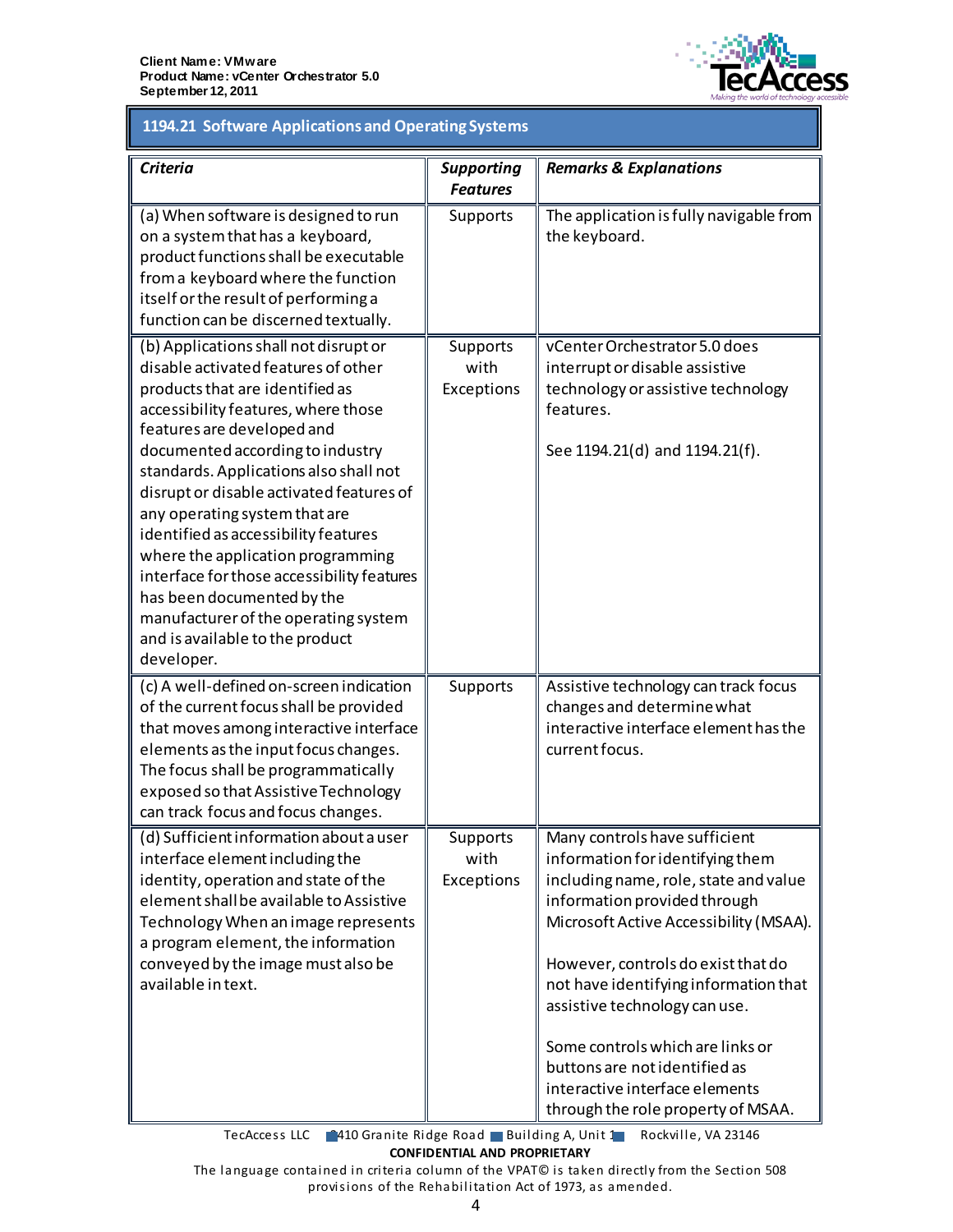

#### 1194.21 Software Applications and Operating Systems, continued **1194.21 Software Applications and Operating Systems, continued**

| <b>Criteria</b>                                                                                                                                                                                                                           | <b>Supporting</b><br><b>Features</b> | <b>Remarks &amp; Explanations</b>                                                                                                                                                                                                                                                                                                 |
|-------------------------------------------------------------------------------------------------------------------------------------------------------------------------------------------------------------------------------------------|--------------------------------------|-----------------------------------------------------------------------------------------------------------------------------------------------------------------------------------------------------------------------------------------------------------------------------------------------------------------------------------|
| (e) When bitmap images are used to<br>identify controls, status indicators, or<br>other programmatic elements, the<br>meaning assigned to those images shall<br>be consistent throughout an<br>application's performance.                 | Supports                             | Image meaning is consistent.                                                                                                                                                                                                                                                                                                      |
| (f) Textual information shall be<br>provided through operating system<br>functions for displaying text. The<br>minimum information that shall be<br>made available is text content, text<br>input caret location, and text<br>attributes. | Supports<br>with<br>Exceptions       | Text is available through the<br>operating system and assistive<br>technology can read it in many cases;<br>however, there are examples when<br>text is not being read.<br>For example, some controls which are<br>links or buttons are not identified as<br>interactive interface elements<br>through the role property of MSAA. |
| (g) Applications shall not override user<br>selected contrast and color selections<br>and other individual display attributes.                                                                                                            | Supports<br>with<br>Exceptions       | The web-based client does honor or<br>extend Windows high contrast<br>settings, but not large font settings<br>unless font sizes are ignored in IE.                                                                                                                                                                               |
| (h) When animation is displayed, the<br>information shall be displayable in at<br>least one non-animated presentation<br>mode at the option of the user.                                                                                  | <b>Not</b><br>Applicable             | Animation is not used.                                                                                                                                                                                                                                                                                                            |
| (i) Color coding shall not be used as the<br>only means of conveying information,<br>indicating an action, prompting a<br>response, or distinguishing a visual<br>element.                                                                | Supports                             | This product does not use color<br>coding as the only means to convey<br>information, indicating an action,<br>prompting responses or<br>distinguishing visual elements.                                                                                                                                                          |
| (i) When a product permits a user to<br>adjust color and contrast settings, a<br>variety of color selections capable of<br>producing a range of contrast levels<br>shall be provided.                                                     | Not<br>Applicable                    | The Windows-based application does<br>not permit a user to adjust color or<br>contrast settings.                                                                                                                                                                                                                                  |
| (k) Software shall not use flashing or<br>blinking text, objects, or other<br>elements having a flash or blink<br>frequency greater than 2 Hz and lower<br>than 55 Hz.                                                                    | Supports                             | Blinking and flashing do not occur in<br>the prohibited range.                                                                                                                                                                                                                                                                    |

provisions of the Rehabilitation Act of 1973, as amended.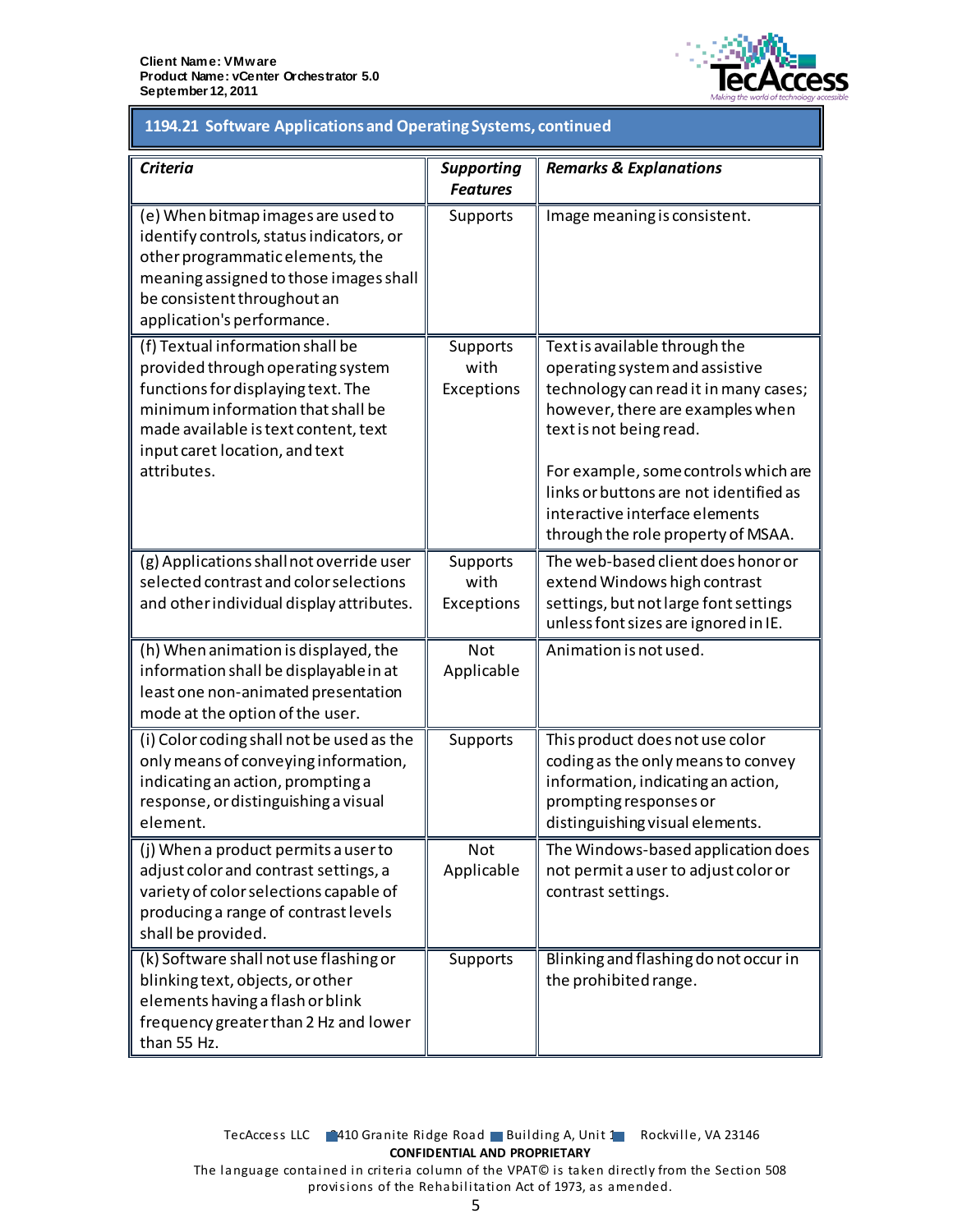

#### 1194.21 Software Applications and Operating Systems, continued **1194.21 Software Applications and Operating Systems, continued**

| Criteria                                                                                                                                                                   | <b>Supporting</b><br><b>Features</b> | <b>Remarks &amp; Explanations</b>                                            |
|----------------------------------------------------------------------------------------------------------------------------------------------------------------------------|--------------------------------------|------------------------------------------------------------------------------|
| (I) When electronic forms are used, the<br>form shall allow people using Assistive                                                                                         | Supports                             | When using the Windows-based GUI,<br>form fields are accessible to assistive |
| Technology to access the information,<br>field elements, and functionality<br>required for completion and<br>submission of the form, including all<br>directions and cues. |                                      | technology.                                                                  |

TecAccess LLC 2410 Granite Ridge Road Building A, Unit 1 Rockville, VA 23146 **CONFIDENTIAL AND PROPRIETARY** The language contained in criteria column of the VPAT© is taken directly from the Section 508 provisions of the Rehabilitation Act of 1973, as amended.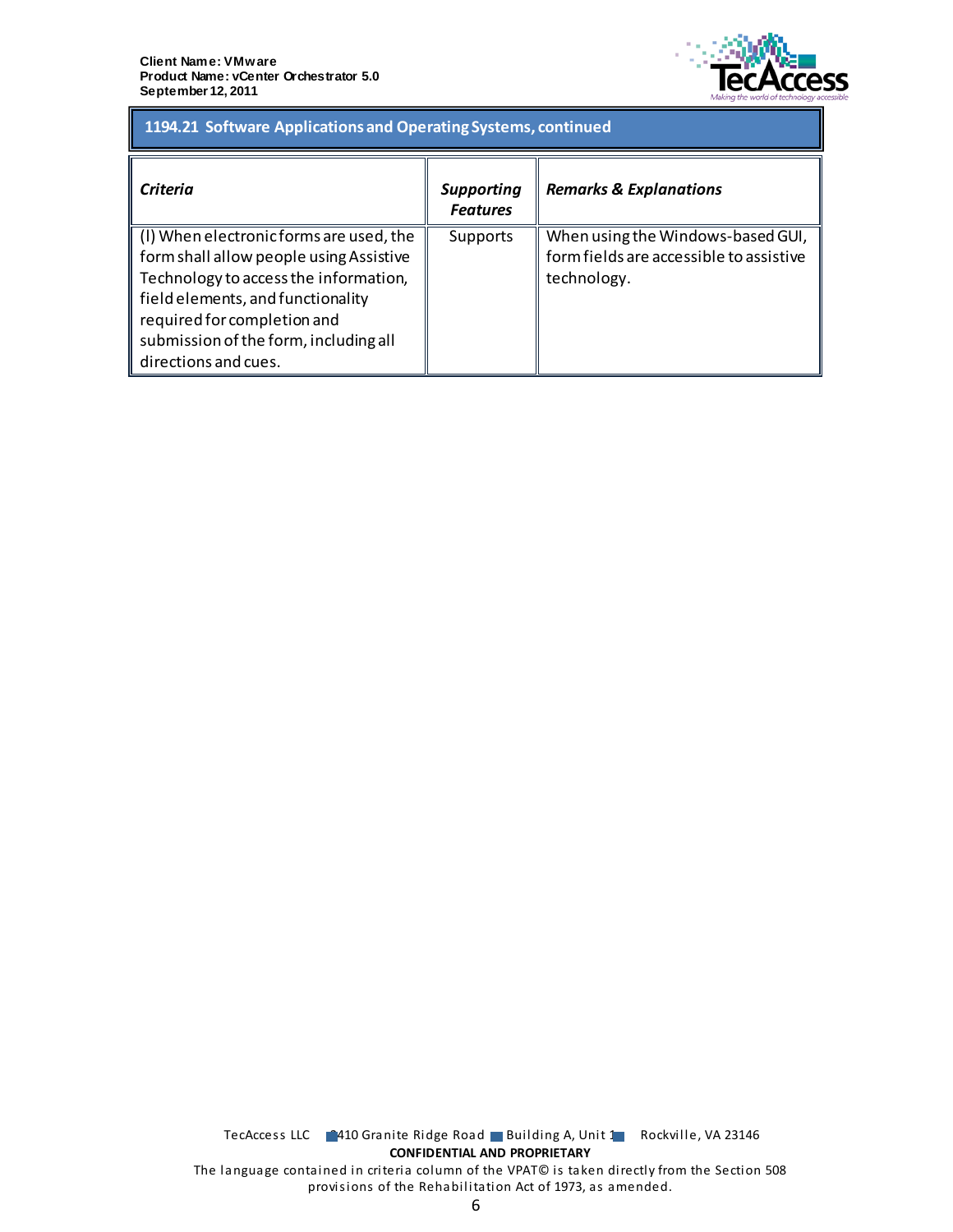

#### 1194.22 Web-based Internet Information and Applications **1194.22 Web-based Internet Information and Applications**

| <b>Criteria</b>                                                                                                                                                          | <b>Supporting</b><br><b>Features</b> | <b>Remarks &amp; Explanations</b>                               |
|--------------------------------------------------------------------------------------------------------------------------------------------------------------------------|--------------------------------------|-----------------------------------------------------------------|
| (a) A text equivalent for every non-text<br>element shall be provided (e.g., via<br>"alt", "longdesc", or in element<br>content).                                        | Supports                             | A text equivalent for every non-text<br>element is provided.    |
| (b) Equivalent alternatives for any<br>multimedia presentation shall be<br>synchronized with the presentation.                                                           | <b>Not</b><br>Applicable             | No multimedia is present.                                       |
| (c) Web pages shall be designed so that<br>all information conveyed with color is<br>also available without color, for<br>example from context or markup.                | Supports                             | Color is not used as a sole means of<br>conveying information.  |
| (d) Documents shall be organized so<br>they are readable without requiring an<br>associated style sheet.                                                                 | Supports                             | When style sheets are disabled, the<br>pages are usable.        |
| (e) Redundant text links shall be<br>provided for each active region of a<br>server-side image map.                                                                      | <b>Not</b><br>Applicable             | Server-side image maps are not used.                            |
| (f) Client-side image maps shall be<br>provided instead of server-side image<br>maps except where the regions cannot<br>be defined with an available geometric<br>shape. | <b>Not</b><br>Applicable             | Client-side image maps are not used.                            |
| (g) Row and column headers shall be<br>identified for data tables.                                                                                                       | Supports                             | Row and column headers are<br>identified for data tables.       |
| (h) Markup shall be used to associate<br>data cells and header cells for data<br>tables that have two or more logical<br>levels of row or column headers.                | <b>Not</b><br>Applicable             | Data tables with two or more logical<br>levels are not present. |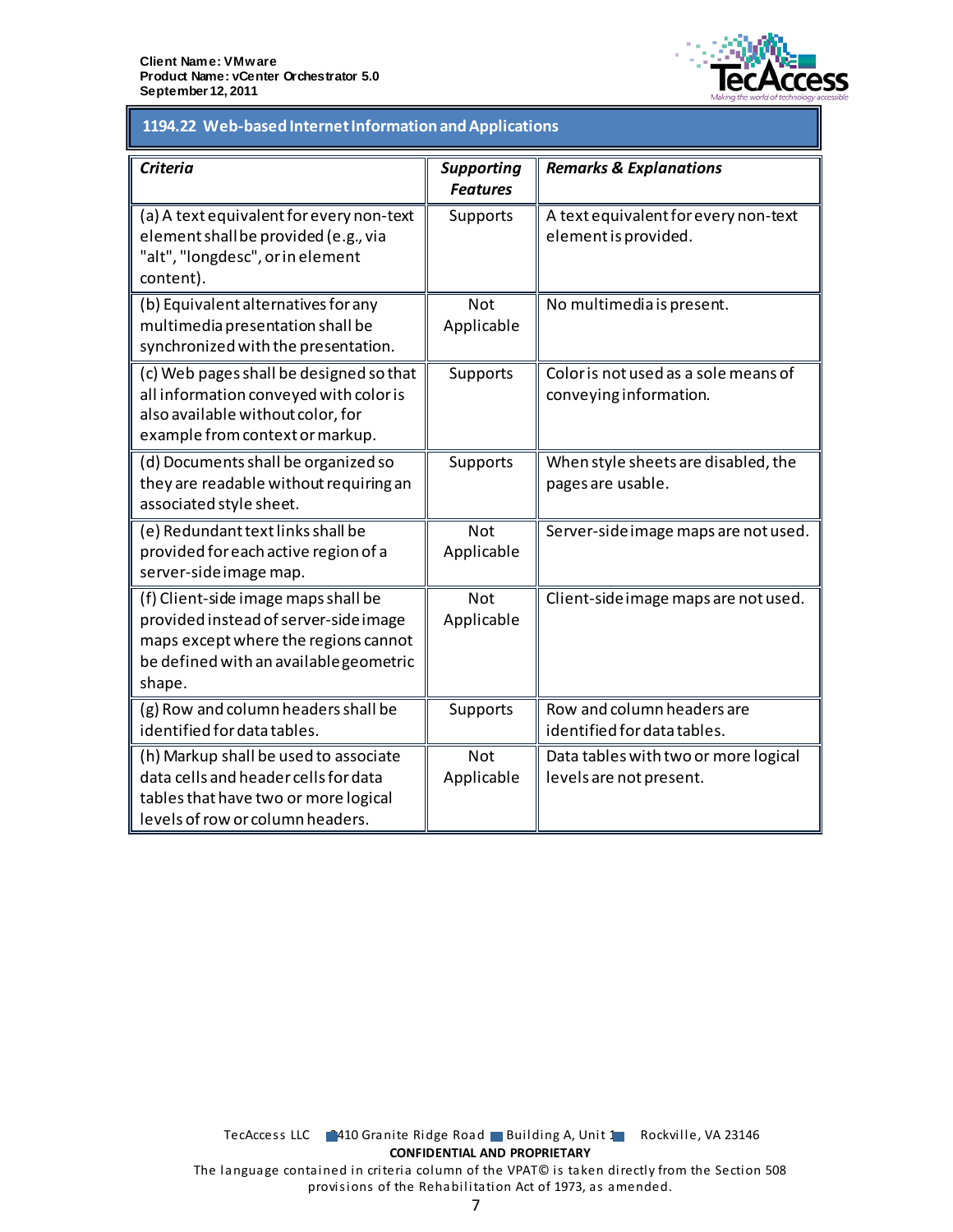

#### 1194.22 Web-based Internet Information and Applications, continued **1194.22 Web-based Internet Information and Applications, continued**

| <b>Criteria</b>                                                                                                                                                                                                                                                                                                        | <b>Supporting</b><br><b>Features</b> | <b>Remarks &amp; Explanations</b>                            |
|------------------------------------------------------------------------------------------------------------------------------------------------------------------------------------------------------------------------------------------------------------------------------------------------------------------------|--------------------------------------|--------------------------------------------------------------|
| (i) Frames shall be titled with text that<br>facilitates frame identification and<br>navigation.                                                                                                                                                                                                                       | Supports                             | iFrames are used and are titled.                             |
| (j) Pages shall be designed to avoid<br>causing the screen to flicker with a<br>frequency greater than 2 Hz and lower<br>than 55 Hz.                                                                                                                                                                                   | Supports                             | Flickering does not occur in the<br>prohibited range.        |
| (k) A text-only page, with equivalent<br>information or functionality, shall be<br>provided to make a web site comply<br>with the provisions of this part, when<br>compliance cannot be accomplished in<br>any other way. The content of the text-<br>only page shall be updated whenever<br>the primary page changes. | <b>Not</b><br>Applicable             | A text-only page is not needed to<br>access the application. |
| (I) When pages utilize scripting<br>languages to display content, or to<br>create interface elements, the<br>information provided by the script shall<br>be identified with functional text that<br>can be read by Assistive Technology.                                                                               | <b>Not</b><br>Applicable             | Client-side scripting is not used.                           |
| (m) When a web page requires that an<br>applet, plug-in or other application be<br>present on the client system to<br>interpret page content, the page must<br>provide a link to a plug-in or applet that<br>complies with §1194.21(a) through (I).                                                                    | <b>Not</b><br>Applicable             | Plug-ins are not used.                                       |
| (n) When electronic forms are designed<br>to be completed on-line, the form shall<br>allow people using Assistive Technology<br>to access the information, field<br>elements, and functionality required<br>for completion and submission of the<br>form, including all directions and cues.                           | Supports                             | Forms are accessible.                                        |
| (o) A method shall be provided that<br>permits users to skip repetitive<br>navigation links.                                                                                                                                                                                                                           | Does Not<br>Support                  | No skip navigation link is provided.                         |
| (p) When a timed response is required,<br>the user shall be alerted and given<br>sufficient time to indicate more time is<br>required.                                                                                                                                                                                 | <b>Not</b><br>Applicable             | There are no timed responses<br>required.                    |

TecAccess LLC 2410 Granite Ridge Road Building A, Unit 1 Rockville, VA 23146 **CONFIDENTIAL AND PROPRIETARY**

The language contained in criteria column of the VPAT© is taken directly from the Section 508 provisions of the Rehabilitation Act of 1973, as amended.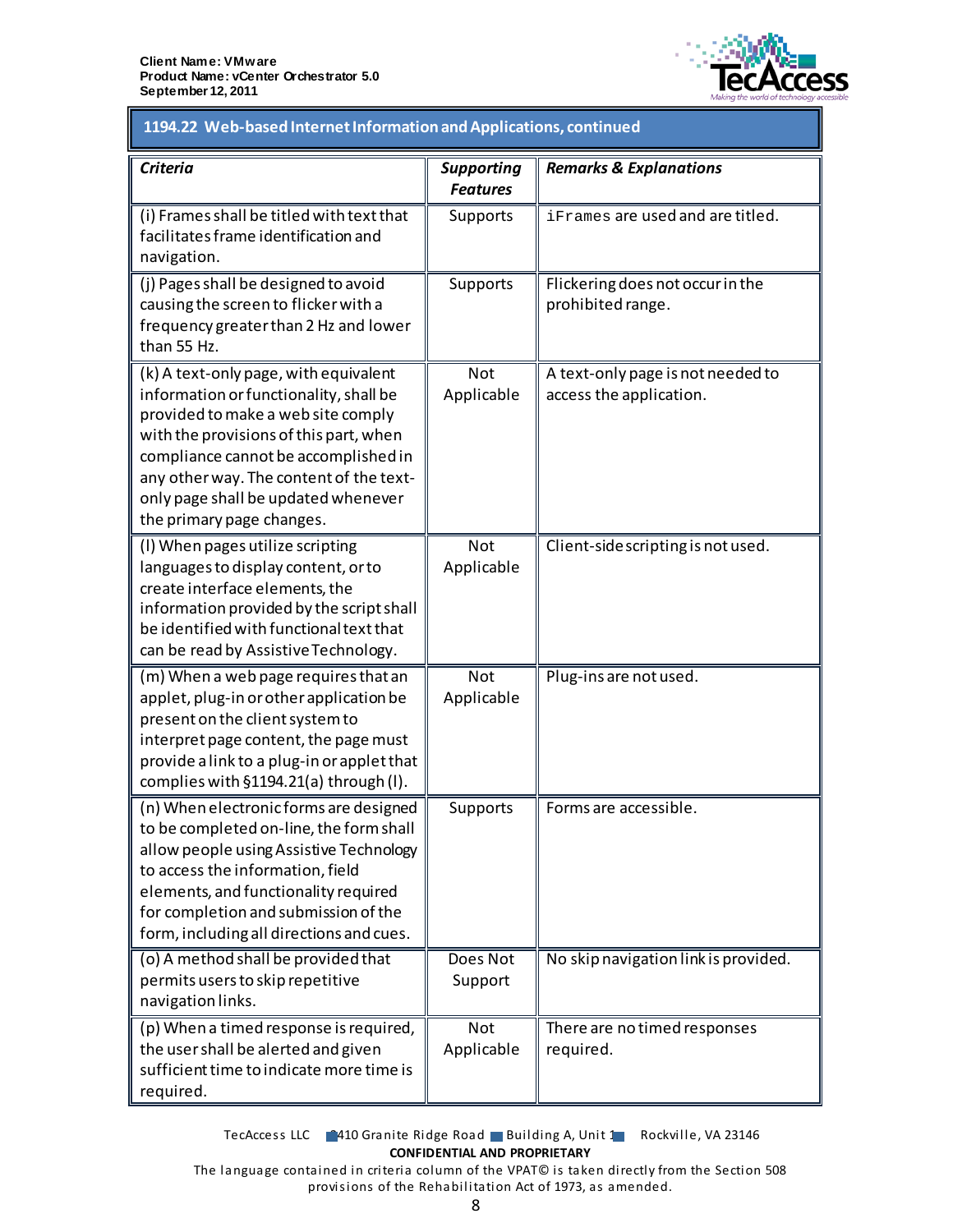

#### **1194.31 Functional Performance Criteria 1194.31 Functional Performance Criteria**

| <b>Criteria</b>                                                                                                                                                                                                                                           | <b>Supporting</b><br><b>Features</b> | <b>Remarks &amp; Explanations</b>                                                                                      |
|-----------------------------------------------------------------------------------------------------------------------------------------------------------------------------------------------------------------------------------------------------------|--------------------------------------|------------------------------------------------------------------------------------------------------------------------|
| (a) At least one mode of operation and<br>information retrieval that does not require<br>user vision shall be provided, or support for<br>assistive technology used by people who                                                                         | Supports<br>with<br>Exceptions       | vCenter Orchestrator 5.0 has some<br>limitations that do not allow full<br>support for screen readers.                 |
| are blind or visually impaired shall be<br>provided.                                                                                                                                                                                                      |                                      | Please refer to the 1194.21 and<br>1194.22 sections for specific details.                                              |
| (b) At least one mode of operation and<br>information retrieval that does not require<br>visual acuity greater than 20/70 shall be                                                                                                                        | Supports<br>with<br>Exceptions       | Screen magnifiers do work with<br>vCenter Orchestrator 5.0.                                                            |
| provided in audio and enlarged print output<br>working together or independently, or<br>support for assistive technology used by<br>people who are visually impaired shall be<br>provided.                                                                |                                      | vCenter Orchestrator 5.0 does not<br>honor all Windows color and high<br>contrast settings and increased text<br>size. |
|                                                                                                                                                                                                                                                           |                                      | Please refer to the 1194.21 section<br>for specific details.                                                           |
| (c) At least one mode of operation and<br>information retrieval that does not require<br>user hearing shall be provided, or support<br>for assistive technology used by people who<br>are deaf or hard of hearing shall be<br>provided.                   | Supports                             | Hearing is not required.                                                                                               |
| (d) Where audio information is important<br>for the use of a product, at least one mode<br>of operation and information retrieval shall<br>be provided in an enhanced auditory<br>fashion, or support for assistive hearing<br>devices shall be provided. | Not<br>Applicable                    | Audio is not present.                                                                                                  |
| (e) At least one mode of operation and<br>information retrieval that does not require<br>user speech shall be provided, or support<br>for assistive technology used by people with<br>disabilities shall be provided.                                     | <b>Supports</b>                      | User speech is not required to<br>access content.                                                                      |

provisions of the Rehabilitation Act of 1973, as amended.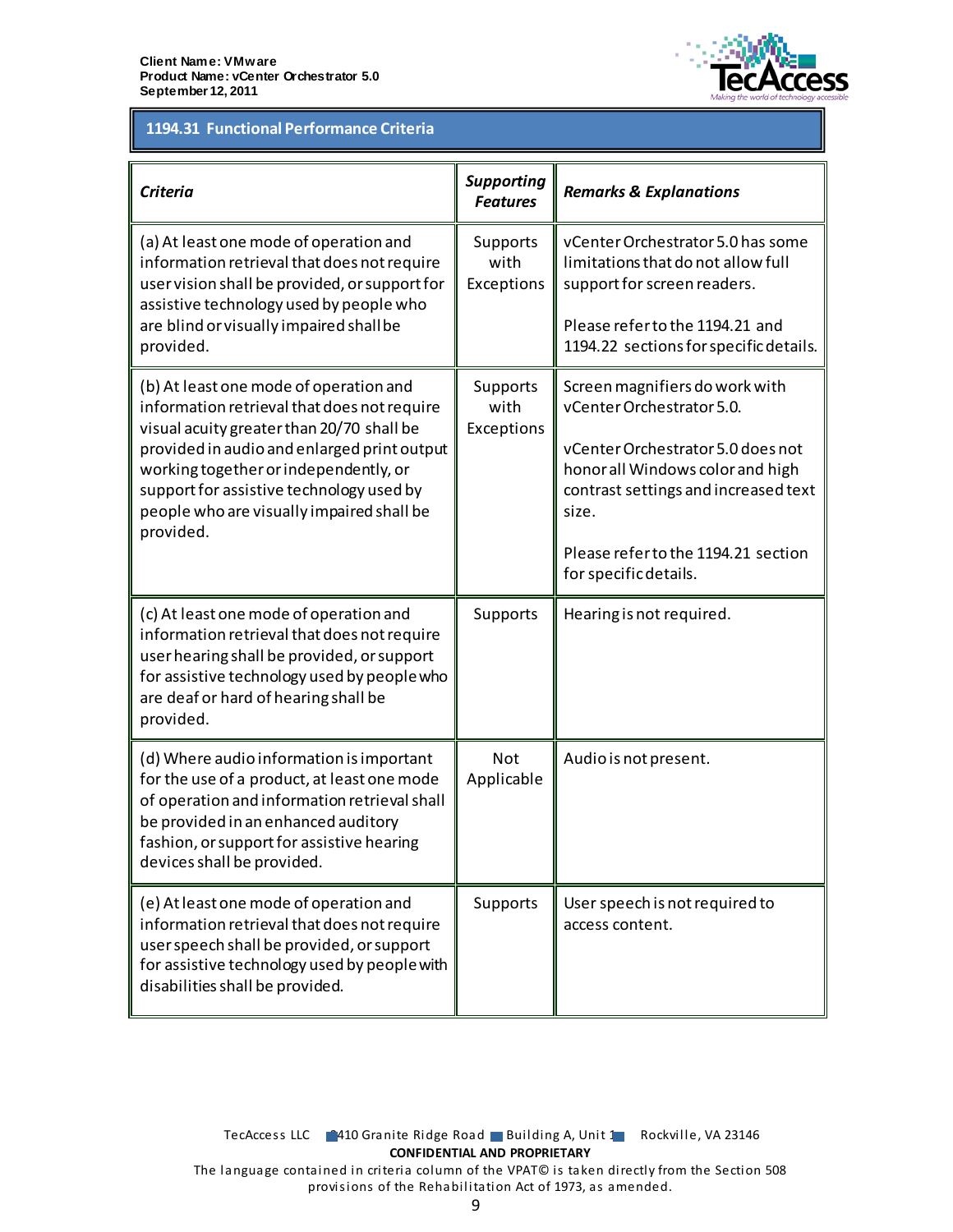

### 1194.31 Functional Performance Criteria, continued **1194.31 Functional Performance Criteria, continued**

| <b>Criteria</b>                                                                                                                                                                    | <b>Supporting</b><br><b>Features</b> | <b>Remarks &amp; Explanations</b>                                                                   |
|------------------------------------------------------------------------------------------------------------------------------------------------------------------------------------|--------------------------------------|-----------------------------------------------------------------------------------------------------|
| (f) At least one mode of operation and<br>information retrieval that does not require<br>fine motor control or simultaneous actions<br>and that is operable with limited reach and | Supports<br>with<br>Exceptions       | Some user interface elements are<br>not keyboard accessible.<br>Please refer to the 1194.21 section |
| strength shall be provided.                                                                                                                                                        |                                      | for specific details.                                                                               |